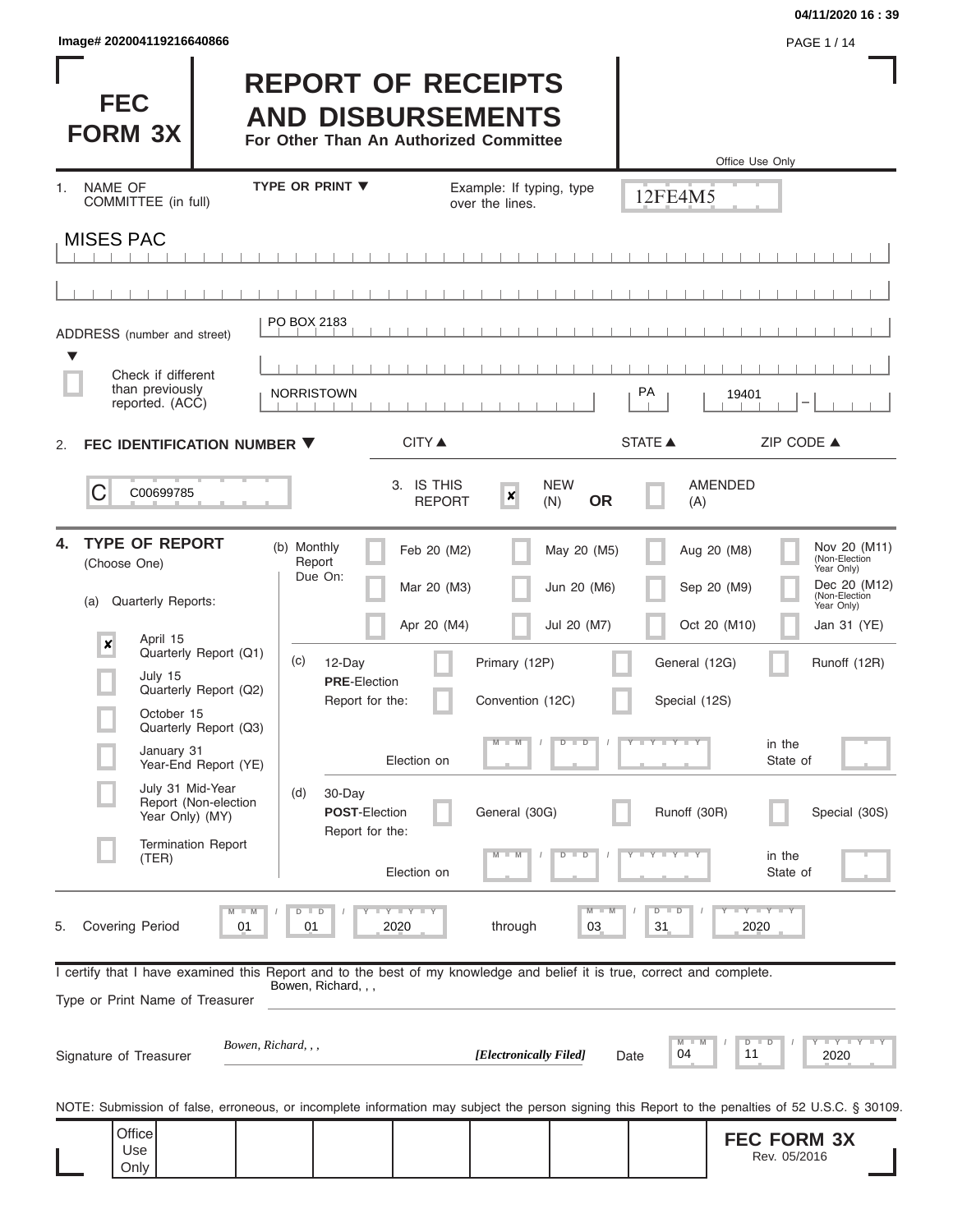|    | Image# 202004119216640867                                                                             |                                                      |                                                 |
|----|-------------------------------------------------------------------------------------------------------|------------------------------------------------------|-------------------------------------------------|
|    | FEC Form 3X (Rev. 05/2016)                                                                            | <b>SUMMARY PAGE</b><br>OF RECEIPTS AND DISBURSEMENTS | Page 2                                          |
|    | Write or Type Committee Name                                                                          |                                                      |                                                 |
|    | <b>MISES PAC</b>                                                                                      |                                                      |                                                 |
|    | Report Covering the Period:<br>From:                                                                  | Y L Y L<br>$D$ $\Box$<br>D<br>01<br>2020<br>01       | D<br>31<br>2020<br>03<br>To:                    |
|    |                                                                                                       | <b>COLUMN A</b><br><b>This Period</b>                | <b>COLUMN B</b><br><b>Calendar Year-to-Date</b> |
| 6. | Cash on Hand<br>(a)<br>$-Y - Y - Y$<br>January 1,<br>2020                                             |                                                      | 6001.05                                         |
|    | Cash on Hand at<br>(b)<br>Beginning of Reporting Period                                               | 6001.05                                              |                                                 |
|    | Total Receipts (from Line 19)<br>(c)                                                                  | 17790.71                                             | 17790.71                                        |
|    | Subtotal (add Lines 6(b) and<br>(d)<br>6(c) for Column A and Lines<br>$6(a)$ and $6(c)$ for Column B) | 23791.76                                             | 23791.76                                        |
| 7. | Total Disbursements (from Line 31)                                                                    | 17162.67                                             | 17162.67                                        |
| 8. | Cash on Hand at Close of<br><b>Reporting Period</b><br>(subtract Line $7$ from Line $6(d)$ )          | 6629.09                                              | 6629.09                                         |
| 9. | Debts and Obligations Owed TO<br>the Committee (Itemize all on<br>Schedule C and/or Schedule D)       | 0.00                                                 |                                                 |
|    | 10. Debts and Obligations Owed BY<br>the Committee (Itemize all on<br>Schedule C and/or Schedule D)   | т<br>0.00                                            |                                                 |

This committee has qualified as a multicandidate committee. (see FEC FORM 1M)

## **For further information contact:**

Federal Election Commission 999 E Street, NW Washington, DC 20463

Toll Free 800-424-9530 Local 202-694-1100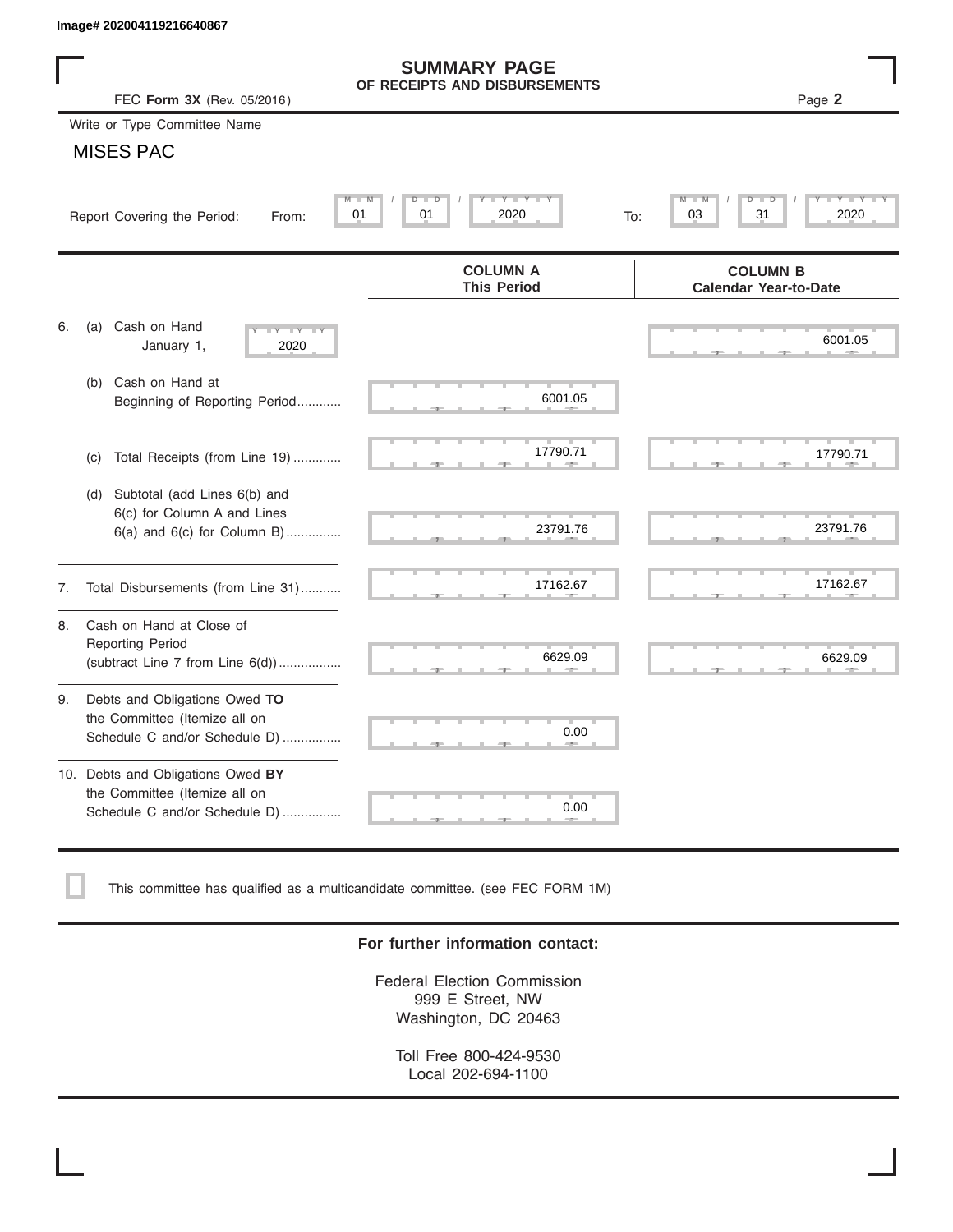# **DETAILED SUMMARY PAGE**

## MISES PAC

| Image# 202004119216640868                             |                                                                 |                                                 |
|-------------------------------------------------------|-----------------------------------------------------------------|-------------------------------------------------|
|                                                       | <b>DETAILED SUMMARY PAGE</b>                                    |                                                 |
| FEC Form 3X (Rev. 05/2016)                            | of Receipts                                                     | Page 3                                          |
| Write or Type Committee Name                          |                                                                 |                                                 |
| <b>MISES PAC</b>                                      |                                                                 |                                                 |
|                                                       |                                                                 |                                                 |
| $M - M$<br>01<br>Report Covering the Period:<br>From: | $I - Y - I - Y - I - Y$<br>$D$ $\Box$<br>D<br>2020<br>01<br>To: | Y I Y I<br>M<br>$D$ $\Box$<br>31<br>2020<br>03  |
| I. Receipts                                           | <b>COLUMN A</b><br><b>Total This Period</b>                     | <b>COLUMN B</b><br><b>Calendar Year-to-Date</b> |
| 11. Contributions (other than loans) From:            |                                                                 |                                                 |
| Individuals/Persons Other<br>(a)                      |                                                                 |                                                 |
| <b>Than Political Committees</b>                      | 17590.71                                                        |                                                 |
| Itemized (use Schedule A)<br>(i)                      |                                                                 | 17590.71                                        |
|                                                       | 200.00                                                          | 200.00                                          |
| (iii) TOTAL (add                                      |                                                                 |                                                 |
| Lines $11(a)(i)$ and $(ii)$                           | 17790.71                                                        | 17790.71                                        |
|                                                       |                                                                 |                                                 |
| Political Party Committees<br>(b)                     | 0.00                                                            | 0.00                                            |
| <b>Other Political Committees</b><br>(C)              |                                                                 |                                                 |
|                                                       | 0.00                                                            | 0.00                                            |
| Total Contributions (add Lines<br>(d)                 |                                                                 |                                                 |
| $11(a)(iii)$ , (b), and (c)) (Carry                   | 17790.71                                                        | 17790.71                                        |
| 12. Transfers From Affiliated/Other                   |                                                                 |                                                 |
|                                                       | 0.00                                                            | 0.00                                            |
|                                                       |                                                                 |                                                 |
|                                                       | 0.00                                                            | 0.00                                            |
|                                                       |                                                                 |                                                 |
| 14. Loan Repayments Received                          | 0.00                                                            | 0.00                                            |
| 15. Offsets To Operating Expenditures                 |                                                                 |                                                 |
| (Refunds, Rebates, etc.)                              |                                                                 |                                                 |
| (Carry Totals to Line 37, page 5)                     | 0.00                                                            | 0.00                                            |
| 16. Refunds of Contributions Made                     |                                                                 |                                                 |
| to Federal Candidates and Other                       |                                                                 |                                                 |
| Political Committees                                  | 0.00                                                            | 0.00                                            |
| 17. Other Federal Receipts                            |                                                                 | 0.00                                            |
| 18. Transfers from Non-Federal and Levin Funds        | 0.00                                                            |                                                 |
| (a) Non-Federal Account                               |                                                                 |                                                 |
|                                                       | 0.00                                                            | 0.00                                            |
|                                                       |                                                                 |                                                 |
| (b) Levin Funds (from Schedule H5)                    | 0.00                                                            | 0.00                                            |
|                                                       |                                                                 |                                                 |
| (c) Total Transfers (add $18(a)$ and $18(b)$ )        | 0.00                                                            | 0.00                                            |
| 19. Total Receipts (add Lines 11(d),                  |                                                                 |                                                 |
| 12, 13, 14, 15, 16, 17, and 18(c))▶                   | 17790.71                                                        | 17790.71                                        |
|                                                       |                                                                 |                                                 |
| 20. Total Federal Receipts                            |                                                                 |                                                 |
| (subtract Line 18(c) from Line 19) ▶                  | 17790.71                                                        | 17790.71                                        |
|                                                       |                                                                 |                                                 |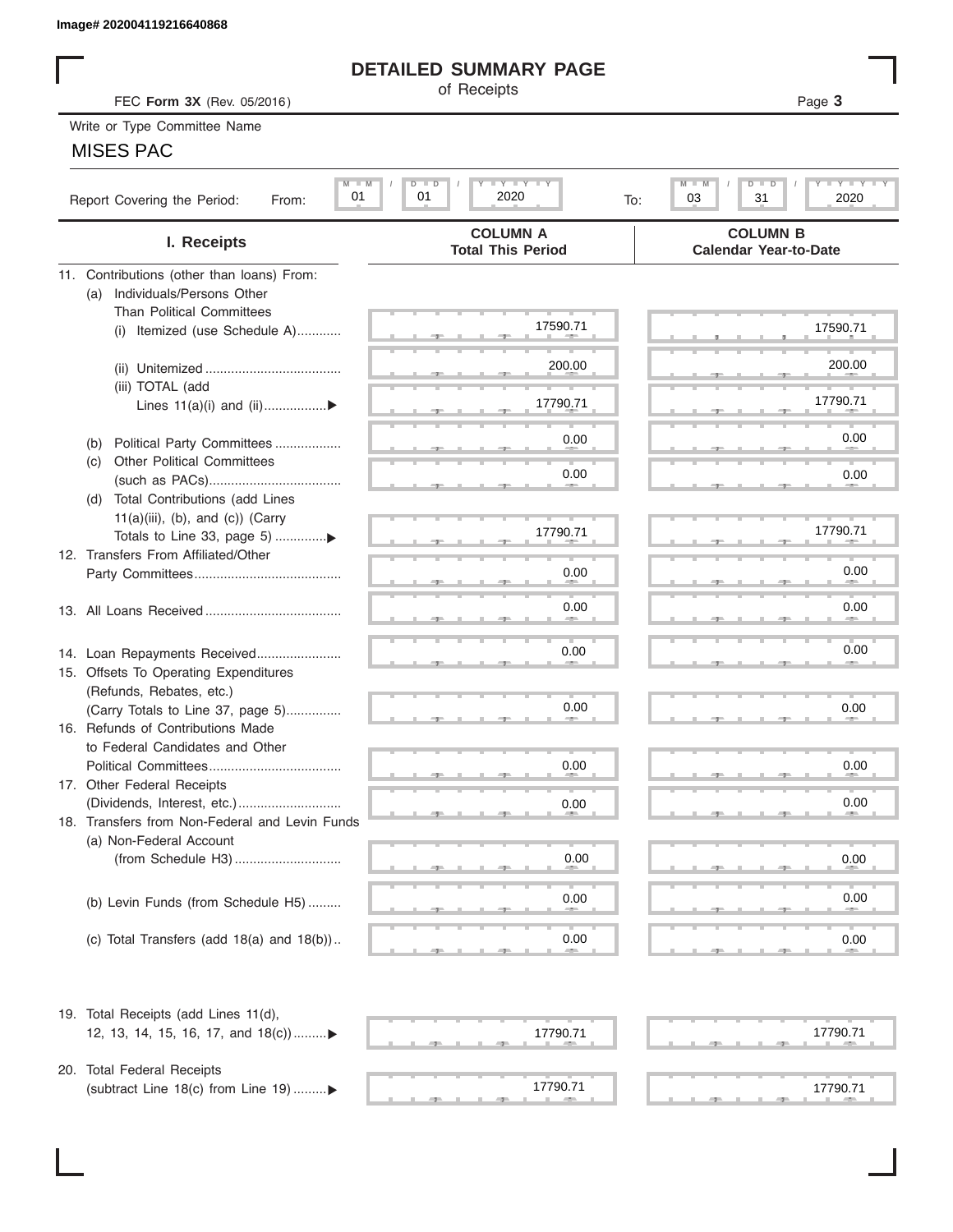I

# **DETAILED SUMMARY PAGE**

of Disbursements

|     | FEC Form 3X (Rev. 05/2016)                                                                                             | <b>COLUMN A</b>          | Page 4<br><b>COLUMN B</b>    |
|-----|------------------------------------------------------------------------------------------------------------------------|--------------------------|------------------------------|
|     | <b>II. Disbursements</b>                                                                                               | <b>Total This Period</b> | <b>Calendar Year-to-Date</b> |
|     | 21. Operating Expenditures:<br>(a) Allocated Federal/Non-Federal<br>Activity (from Schedule H4)                        |                          |                              |
|     | Federal Share<br>(i)                                                                                                   | 0.00                     | 0.00                         |
|     | Non-Federal Share<br>(ii)                                                                                              | 0.00                     | 0.00                         |
| (b) | Other Federal Operating                                                                                                | 15912.67                 | 15912.67                     |
|     | (c) Total Operating Expenditures<br>(add 21(a)(i), (a)(ii), and (b))                                                   | 15912.67                 | 15912.67                     |
|     | 22. Transfers to Affiliated/Other Party                                                                                | 0.00                     | 0.00                         |
|     | 23. Contributions to<br>Federal Candidates/Committees<br>and Other Political Committees                                | 0.00                     | <b>All Andre</b><br>0.00     |
|     | 24. Independent Expenditures                                                                                           |                          | <b>AND</b>                   |
|     | 25. Coordinated Party Expenditures<br>$(52 \text{ U.S.C. }$ § 30116(d))                                                | 0.00                     | 0.00                         |
|     |                                                                                                                        | 0.00                     | 0.00                         |
|     | 26. Loan Repayments Made                                                                                               | 0.00                     | 0.00                         |
|     | 28. Refunds of Contributions To:                                                                                       | 0.00                     | 0.00                         |
|     | (a) Individuals/Persons Other<br>Than Political Committees                                                             | 0.00                     | 0.00                         |
| (b) | Political Party Committees<br><b>Other Political Committees</b>                                                        | 0.00                     | 0.00                         |
| (C) |                                                                                                                        | 0.00                     | 0.00                         |
| (d) | <b>Total Contribution Refunds</b><br>(add Lines 28(a), (b), and (c))                                                   | 0.00                     | 0.00                         |
|     | 29. Other Disbursements (Including                                                                                     | 1250.00                  | 1250.00                      |
|     | 30. Federal Election Activity (52 U.S.C. § 30101(20))<br>(a) Allocated Federal Election Activity<br>(from Schedule H6) |                          |                              |
|     | (i) Federal Share                                                                                                      | 0.00                     | 0.00                         |
| (b) | Federal Election Activity Paid                                                                                         | 0.00                     | 0.00                         |
| (C) | Entirely With Federal Funds<br>Total Federal Election Activity (add                                                    | 0.00                     | 0.00                         |
|     | Lines $30(a)(i)$ , $30(a)(ii)$ and $30(b))$                                                                            | 0.00                     | 0.00                         |
|     | 31. Total Disbursements (add Lines 21(c), 22,                                                                          |                          |                              |
|     | 23, 24, 25, 26, 27, 28(d), 29 and 30(c))                                                                               | 17162.67                 | 17162.67                     |
|     | 32. Total Federal Disbursements<br>(subtract Line 21(a)(ii) and Line 30(a)(ii)                                         |                          |                              |
|     |                                                                                                                        | 17162.67                 | 17162.67                     |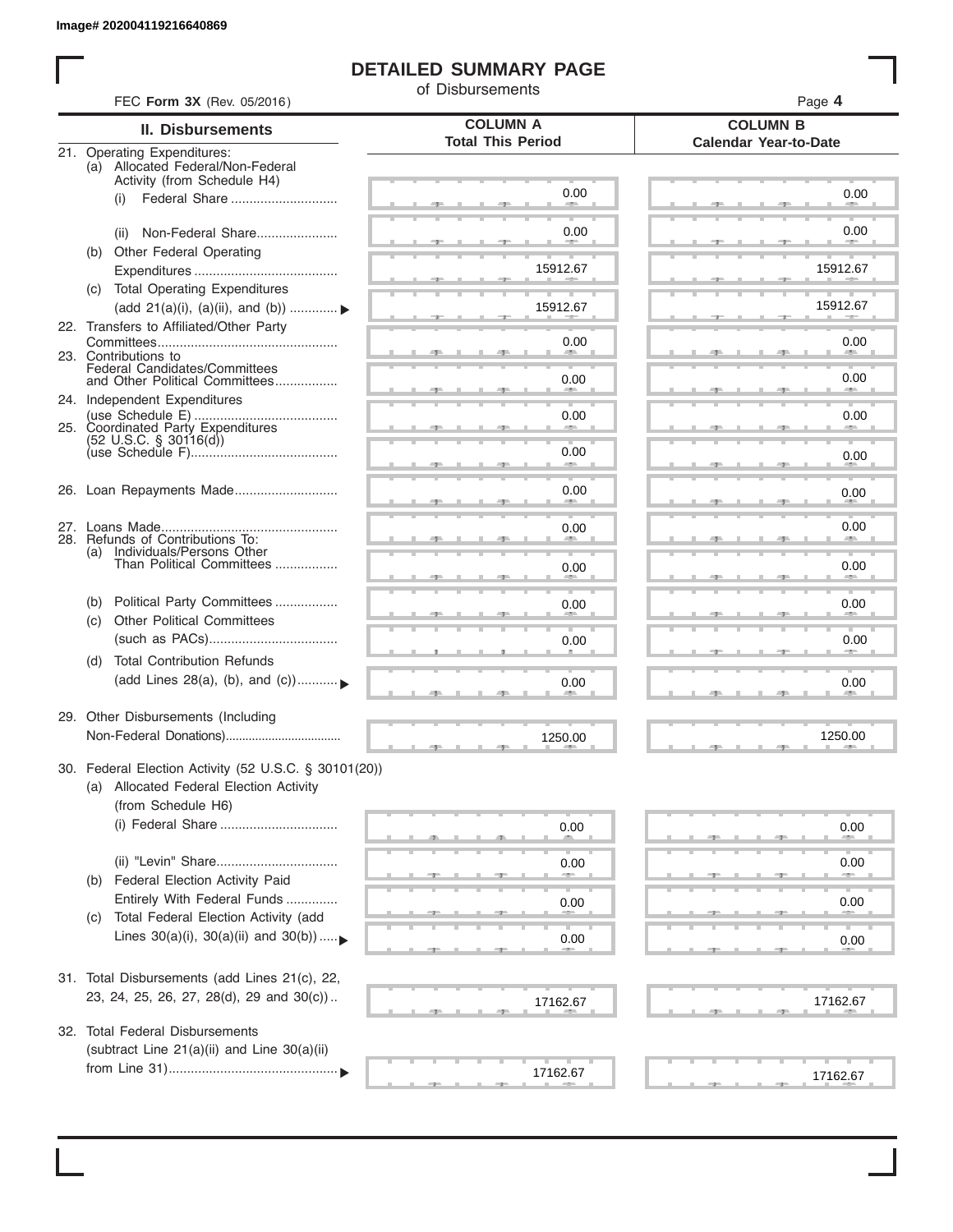ı

## **DETAILED SUMMARY PAGE**

of Disbursements

| FEC Form 3X (Rev. 05/2016)                                                     | <u>UL DISDUISEINENIS</u>                    | Page 5                                          |
|--------------------------------------------------------------------------------|---------------------------------------------|-------------------------------------------------|
| III. Net Contributions/<br><b>Operating Expenditures</b>                       | <b>COLUMN A</b><br><b>Total This Period</b> | <b>COLUMN B</b><br><b>Calendar Year-to-Date</b> |
| 33. Total Contributions (other than loans)<br>(from Line 11(d), page 3)        | 17790.71                                    | 17790.71                                        |
| 34. Total Contribution Refunds                                                 | 0.00                                        | 0.00                                            |
| 35. Net Contributions (other than loans)<br>(subtract Line 34 from Line 33)    | 17790.71                                    | 17790.71                                        |
| 36. Total Federal Operating Expenditures<br>(add Line 21(a)(i) and Line 21(b)) | 15912.67                                    | 15912.67                                        |
| 37. Offsets to Operating Expenditures                                          | 0.00                                        | 0.00                                            |
| 38. Net Operating Expenditures                                                 | 15912.67                                    | 15912.67                                        |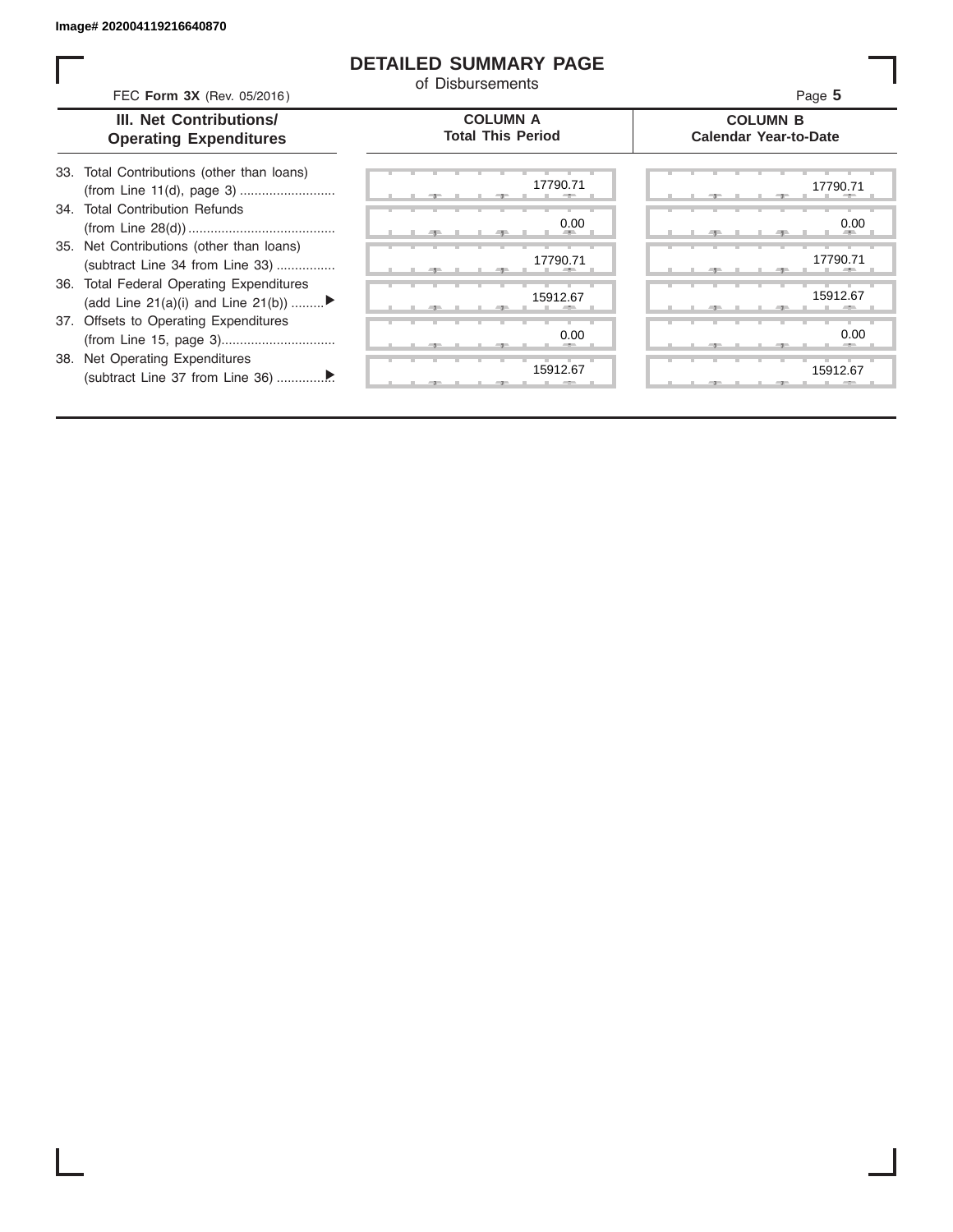|                          | <b>SCHEDULE A (FEC Form 3X)</b> |
|--------------------------|---------------------------------|
| <b>ITEMIZED RECEIPTS</b> |                                 |

Use separate schedule(s) (check only one) for each category of the

FOR LINE NUMBER:<br>(check only one)

PAGE 6 OF 14

| IIEMIZED RECEIPIS                                                                                                                                           |                    | for each category of the<br>Detailed Summary Page                   | ×<br>11a<br>12<br>11 <sub>b</sub><br>11c<br>13<br>17<br>14<br>15<br>16                                                                    |
|-------------------------------------------------------------------------------------------------------------------------------------------------------------|--------------------|---------------------------------------------------------------------|-------------------------------------------------------------------------------------------------------------------------------------------|
| or for commercial purposes, other than using the name and address of any political committee to solicit contributions from such committee.                  |                    |                                                                     | Any information copied from such Reports and Statements may not be sold or used by any person for the purpose of soliciting contributions |
| NAME OF COMMITTEE (In Full)<br><b>MISES PAC</b>                                                                                                             |                    |                                                                     |                                                                                                                                           |
| Full Name of Individual (Last, First, Middle Initial) or Full Organization Name<br>Allison, Harvey, , ,<br>А.<br>Mailing Address 1521 2nd Avenue, Unit 3100 |                    |                                                                     | Date of Receipt                                                                                                                           |
| City                                                                                                                                                        | State              | Zip Code                                                            | $Y - Y$<br>$-W$<br>D<br>D<br>2020<br>03<br>01<br>Transaction ID: SA11AI.4106                                                              |
| Seattle                                                                                                                                                     | WA                 | 98101                                                               | Amount of Each Receipt this Period                                                                                                        |
| FEC ID number of contributing<br>federal political committee.                                                                                               | C                  |                                                                     | 1164.30                                                                                                                                   |
| Name of Employer (for Individual)<br><b>VUMC</b>                                                                                                            |                    | Occupation (for Individual)<br><b>Oncology Research Coordinator</b> | Memo Item                                                                                                                                 |
| Receipt For:<br>Primary<br>General<br>Other (specify) $\blacktriangledown$                                                                                  |                    | Aggregate Year-to-Date ▼<br>1164.30                                 |                                                                                                                                           |
| Full Name of Individual (Last, First, Middle Initial) or Full Organization Name<br>B. Allison, Harvey, , ,                                                  |                    |                                                                     | Date of Receipt                                                                                                                           |
| Mailing Address 1521 2nd Avenue, Unit 3100                                                                                                                  |                    |                                                                     | Y I Y I<br>M<br>$\Box$<br>2020<br>03<br>12                                                                                                |
| City<br>Seattle                                                                                                                                             | State<br><b>WA</b> | Zip Code<br>98101                                                   | Transaction ID: SA11AI.4111<br>Amount of Each Receipt this Period                                                                         |
| FEC ID number of contributing<br>federal political committee.                                                                                               | C                  |                                                                     | 0.00                                                                                                                                      |
| Name of Employer (for Individual)<br><b>VUMC</b>                                                                                                            |                    | Occupation (for Individual)<br><b>Oncology Research Coordinator</b> | Memo Item                                                                                                                                 |
| Receipt For:<br>Primary<br>General<br>Other (specify) $\blacktriangledown$                                                                                  |                    | Aggregate Year-to-Date ▼<br>1164.30                                 |                                                                                                                                           |
| Full Name of Individual (Last, First, Middle Initial) or Full Organization Name<br>$c.$ Beeman, Michael, , ,                                                |                    |                                                                     | Date of Receipt                                                                                                                           |
| Mailing Address 3774 E 600 Road                                                                                                                             |                    |                                                                     | $Y = Y = Y$<br>$\Box$<br>$M - M$<br>$\overline{D}$<br>02<br>29<br>2020                                                                    |
| City<br>Casey                                                                                                                                               | State<br>IL        | Zip Code<br>62420                                                   | Transaction ID: SA11AI.4117<br>Amount of Each Receipt this Period                                                                         |
| FEC ID number of contributing<br>federal political committee.                                                                                               | C                  |                                                                     | 262.20                                                                                                                                    |
| Name of Employer (for Individual)<br><b>Prairie Grass Properties</b>                                                                                        |                    | Occupation (for Individual)<br>Real Estate Investor                 | Memo Item                                                                                                                                 |
| Receipt For:                                                                                                                                                |                    | Aggregate Year-to-Date ▼                                            |                                                                                                                                           |
| Primary<br>General<br>Other (specify)                                                                                                                       |                    | 262.20                                                              |                                                                                                                                           |
|                                                                                                                                                             |                    |                                                                     | 1426.50                                                                                                                                   |
|                                                                                                                                                             |                    |                                                                     |                                                                                                                                           |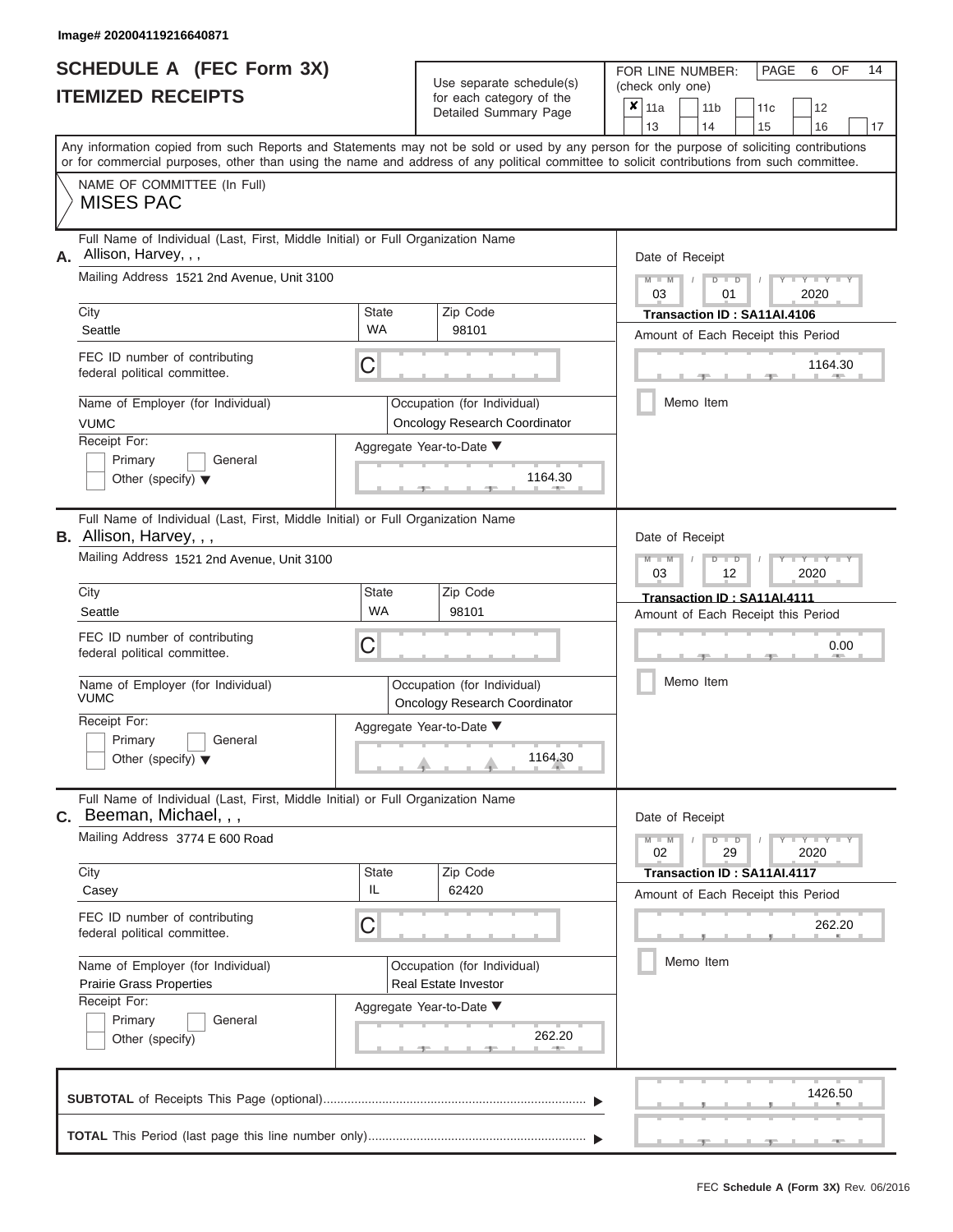|                          | <b>SCHEDULE A (FEC Form 3X)</b> |
|--------------------------|---------------------------------|
| <b>ITEMIZED RECEIPTS</b> |                                 |

Use separate schedule(s)

FOR LINE NUMBER: PAGE<br>
(check only one)

7 OF 14

|                                                     | IIEMIZEU REVEIFIJ                                                                                                                                                                                                                                                                       |              | for each category of the                         | × | 11a             |           | 11 <sub>b</sub>      |  | 11c                                |      | 12                  |    |  |  |
|-----------------------------------------------------|-----------------------------------------------------------------------------------------------------------------------------------------------------------------------------------------------------------------------------------------------------------------------------------------|--------------|--------------------------------------------------|---|-----------------|-----------|----------------------|--|------------------------------------|------|---------------------|----|--|--|
|                                                     |                                                                                                                                                                                                                                                                                         |              | Detailed Summary Page                            |   | 13              |           | 14                   |  | 15                                 |      | 16                  | 17 |  |  |
|                                                     | Any information copied from such Reports and Statements may not be sold or used by any person for the purpose of soliciting contributions<br>or for commercial purposes, other than using the name and address of any political committee to solicit contributions from such committee. |              |                                                  |   |                 |           |                      |  |                                    |      |                     |    |  |  |
|                                                     | NAME OF COMMITTEE (In Full)<br><b>MISES PAC</b>                                                                                                                                                                                                                                         |              |                                                  |   |                 |           |                      |  |                                    |      |                     |    |  |  |
| А.                                                  | Full Name of Individual (Last, First, Middle Initial) or Full Organization Name<br>Bracco, Paul, , ,                                                                                                                                                                                    |              |                                                  |   | Date of Receipt |           |                      |  |                                    |      |                     |    |  |  |
|                                                     | Mailing Address 13528 Granite Rock Drive                                                                                                                                                                                                                                                |              |                                                  |   | $M - M$<br>02   |           | $D$ $D$<br>02        |  |                                    |      | $Y - Y - Y$<br>2020 |    |  |  |
|                                                     | City                                                                                                                                                                                                                                                                                    | <b>State</b> | Zip Code                                         |   |                 |           |                      |  | Transaction ID: SA11AI.4125        |      |                     |    |  |  |
|                                                     | Chantilly                                                                                                                                                                                                                                                                               | VA           | 20151                                            |   |                 |           |                      |  | Amount of Each Receipt this Period |      |                     |    |  |  |
|                                                     | FEC ID number of contributing<br>federal political committee.                                                                                                                                                                                                                           | C            |                                                  |   | 6.60            |           |                      |  |                                    |      |                     |    |  |  |
|                                                     | Name of Employer (for Individual)<br>Federal Home Loan Mortgage Cor                                                                                                                                                                                                                     |              | Occupation (for Individual)<br>Data Analyst      |   |                 |           | Memo Item            |  |                                    |      |                     |    |  |  |
|                                                     | Receipt For:                                                                                                                                                                                                                                                                            |              | Aggregate Year-to-Date ▼                         |   |                 |           |                      |  |                                    |      |                     |    |  |  |
|                                                     | Primary<br>General<br>Other (specify) $\blacktriangledown$                                                                                                                                                                                                                              |              | 206.60                                           |   |                 |           |                      |  |                                    |      |                     |    |  |  |
|                                                     | Full Name of Individual (Last, First, Middle Initial) or Full Organization Name<br><b>B.</b> Gruber, Christian, , ,                                                                                                                                                                     |              |                                                  |   | Date of Receipt |           |                      |  |                                    |      |                     |    |  |  |
|                                                     | Mailing Address 331 Forest Park Court                                                                                                                                                                                                                                                   |              |                                                  |   | $M - M$<br>03   |           | $D$ $D$<br>17        |  |                                    | 2020 | Y TYT               |    |  |  |
|                                                     | City                                                                                                                                                                                                                                                                                    | <b>State</b> | Zip Code                                         |   |                 |           |                      |  | Transaction ID: SA11AI.4102        |      |                     |    |  |  |
|                                                     | Pacifica                                                                                                                                                                                                                                                                                | CA           | 94044                                            |   |                 |           |                      |  | Amount of Each Receipt this Period |      |                     |    |  |  |
|                                                     | FEC ID number of contributing<br>federal political committee.                                                                                                                                                                                                                           | C            | Occupation (for Individual)<br>Software Engineer |   |                 |           | 300.00               |  |                                    |      |                     |    |  |  |
|                                                     | Name of Employer (for Individual)<br>Square Inc                                                                                                                                                                                                                                         |              |                                                  |   |                 |           | Memo Item            |  |                                    |      |                     |    |  |  |
|                                                     | Receipt For:<br>Primary<br>General<br>Other (specify) $\blacktriangledown$                                                                                                                                                                                                              |              | Aggregate Year-to-Date ▼<br>300.00               |   |                 |           |                      |  |                                    |      |                     |    |  |  |
| С.                                                  | Full Name of Individual (Last, First, Middle Initial) or Full Organization Name<br>Haseloff, Robert, , ,                                                                                                                                                                                |              |                                                  |   | Date of Receipt |           |                      |  |                                    |      |                     |    |  |  |
|                                                     | Mailing Address 3067 View Ridge Drive                                                                                                                                                                                                                                                   |              |                                                  |   | $M - M$<br>02   |           | $D$ $\Box$ $D$<br>20 |  |                                    | 2020 | $Y = Y = Y + Y$     |    |  |  |
|                                                     | City                                                                                                                                                                                                                                                                                    | <b>State</b> | Zip Code                                         |   |                 |           |                      |  | Transaction ID: SA11AI.4121        |      |                     |    |  |  |
|                                                     | Spring Branch                                                                                                                                                                                                                                                                           | <b>TX</b>    | 78070                                            |   |                 |           |                      |  | Amount of Each Receipt this Period |      |                     |    |  |  |
|                                                     | FEC ID number of contributing<br>federal political committee.                                                                                                                                                                                                                           | C            |                                                  |   |                 |           |                      |  |                                    |      | 339.30              |    |  |  |
| Name of Employer (for Individual)<br><b>US Navy</b> |                                                                                                                                                                                                                                                                                         |              | Occupation (for Individual)<br><b>USAA Agent</b> |   |                 | Memo Item |                      |  |                                    |      |                     |    |  |  |
|                                                     | Receipt For:                                                                                                                                                                                                                                                                            |              | Aggregate Year-to-Date ▼                         |   |                 |           |                      |  |                                    |      |                     |    |  |  |
|                                                     | Primary<br>General<br>Other (specify)                                                                                                                                                                                                                                                   |              | 339.30<br>A                                      |   |                 |           |                      |  |                                    |      |                     |    |  |  |
|                                                     |                                                                                                                                                                                                                                                                                         |              |                                                  |   |                 |           |                      |  |                                    |      | 645.90              |    |  |  |
|                                                     |                                                                                                                                                                                                                                                                                         |              |                                                  |   |                 |           |                      |  |                                    |      |                     |    |  |  |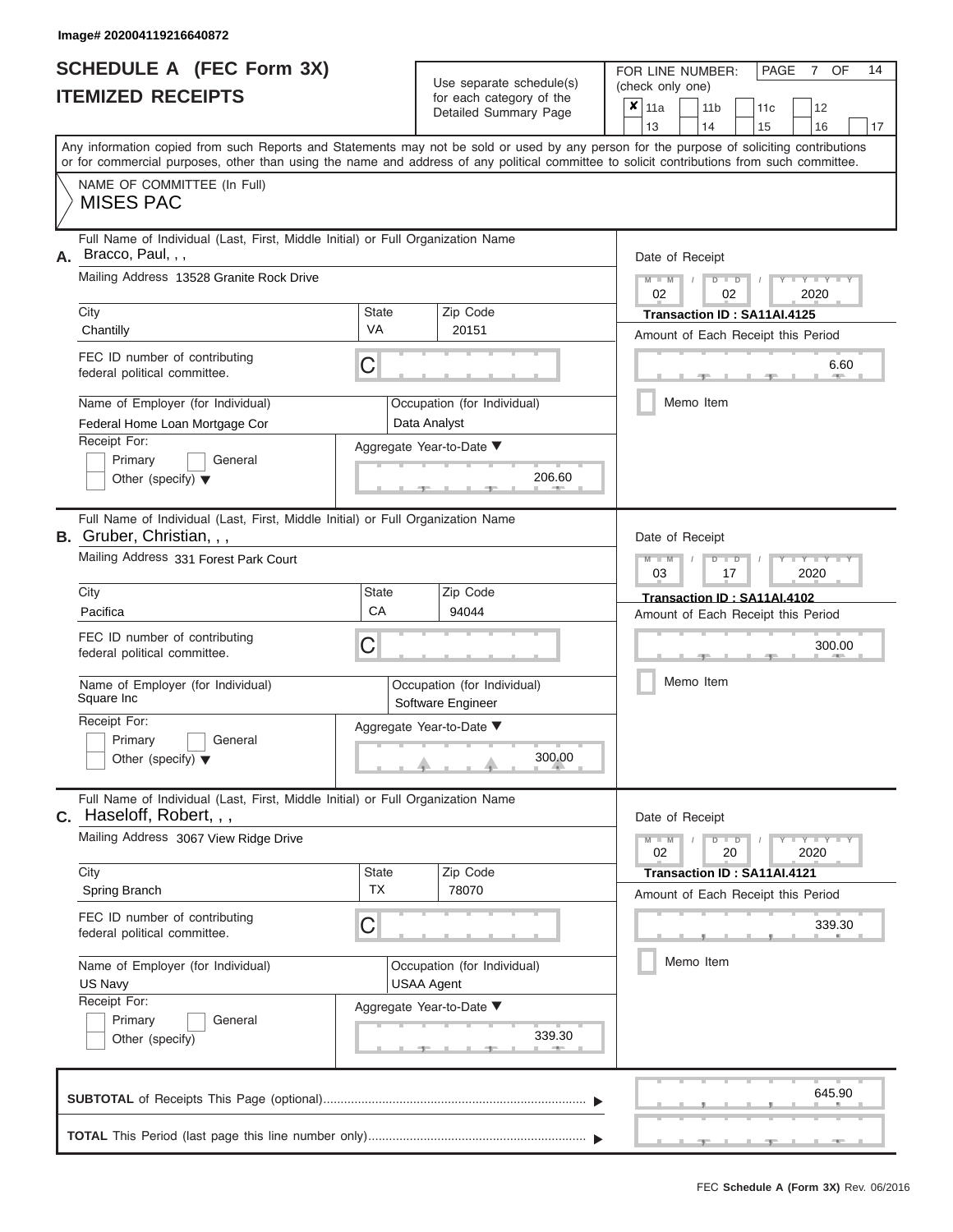|                          | <b>SCHEDULE A (FEC Form 3X)</b> |
|--------------------------|---------------------------------|
| <b>ITEMIZED RECEIPTS</b> |                                 |

Use separate schedule(s)<br>for each category of the

FOR LINE NUMBER:<br>(check only one)

PAGE 8 OF 14

|                                                                                                                                                                                                                                                                                         |              | ioi odon odlogory or lik<br>Detailed Summary Page          | × | 11a             |  | 11 <sub>b</sub>             | 11c | 12                                 |    |  |  |
|-----------------------------------------------------------------------------------------------------------------------------------------------------------------------------------------------------------------------------------------------------------------------------------------|--------------|------------------------------------------------------------|---|-----------------|--|-----------------------------|-----|------------------------------------|----|--|--|
|                                                                                                                                                                                                                                                                                         |              |                                                            |   | 13              |  | 14                          | 15  | 16                                 | 17 |  |  |
| Any information copied from such Reports and Statements may not be sold or used by any person for the purpose of soliciting contributions<br>or for commercial purposes, other than using the name and address of any political committee to solicit contributions from such committee. |              |                                                            |   |                 |  |                             |     |                                    |    |  |  |
| NAME OF COMMITTEE (In Full)<br><b>MISES PAC</b>                                                                                                                                                                                                                                         |              |                                                            |   |                 |  |                             |     |                                    |    |  |  |
| Full Name of Individual (Last, First, Middle Initial) or Full Organization Name<br>Hautsch, Don, , ,<br>А.                                                                                                                                                                              |              |                                                            |   | Date of Receipt |  |                             |     |                                    |    |  |  |
| Mailing Address 20904 Shakespeare Drive                                                                                                                                                                                                                                                 |              |                                                            |   | $M - M$<br>01   |  | $D$ $D$<br>15               |     | $Y - Y$<br>2020                    |    |  |  |
| City                                                                                                                                                                                                                                                                                    | State        | Zip Code                                                   |   |                 |  | Transaction ID: SA11AI.4104 |     |                                    |    |  |  |
| Germantown                                                                                                                                                                                                                                                                              | <b>MD</b>    | 20876                                                      |   |                 |  |                             |     | Amount of Each Receipt this Period |    |  |  |
| FEC ID number of contributing<br>federal political committee.                                                                                                                                                                                                                           | С            |                                                            |   |                 |  |                             |     | 1200.00<br><b>AND I</b>            |    |  |  |
| Name of Employer (for Individual)<br>Self Employed                                                                                                                                                                                                                                      |              | Occupation (for Individual)<br><b>Financial Consulting</b> |   |                 |  | Memo Item                   |     |                                    |    |  |  |
| Receipt For:                                                                                                                                                                                                                                                                            |              | Aggregate Year-to-Date ▼                                   |   |                 |  |                             |     |                                    |    |  |  |
| Primary<br>General<br>Other (specify) $\blacktriangledown$                                                                                                                                                                                                                              |              | 1200.00                                                    |   |                 |  |                             |     |                                    |    |  |  |
| Full Name of Individual (Last, First, Middle Initial) or Full Organization Name<br>B. Ingalls, Benjamin, , ,                                                                                                                                                                            |              |                                                            |   | Date of Receipt |  |                             |     |                                    |    |  |  |
| Mailing Address 132 Ingalls Pond road                                                                                                                                                                                                                                                   |              |                                                            |   | $M - M$<br>03   |  | $D$ $D$<br>12               |     | Y TY<br>2020                       |    |  |  |
| City                                                                                                                                                                                                                                                                                    | <b>State</b> | Zip Code                                                   |   |                 |  | Transaction ID: SA11AI.4100 |     |                                    |    |  |  |
| Milford                                                                                                                                                                                                                                                                                 | <b>NY</b>    | 13807                                                      |   |                 |  |                             |     | Amount of Each Receipt this Period |    |  |  |
| FEC ID number of contributing<br>federal political committee.                                                                                                                                                                                                                           | С            |                                                            |   |                 |  | 314.36                      |     |                                    |    |  |  |
| Name of Employer (for Individual)<br>Self Employed                                                                                                                                                                                                                                      |              | Occupation (for Individual)<br><b>Building Contractor</b>  |   |                 |  |                             |     |                                    |    |  |  |
| Receipt For:<br>Primary<br>General<br>Other (specify) $\blacktriangledown$                                                                                                                                                                                                              |              | Aggregate Year-to-Date ▼<br>314.36                         |   |                 |  |                             |     |                                    |    |  |  |
| Full Name of Individual (Last, First, Middle Initial) or Full Organization Name<br>$C.$ O'se, Kieran, , ,                                                                                                                                                                               |              |                                                            |   | Date of Receipt |  |                             |     |                                    |    |  |  |
| Mailing Address 1100 SE 4th Avenue                                                                                                                                                                                                                                                      |              |                                                            |   | $M - M$<br>01   |  | $D$ $D$<br>09               |     | $  \gamma$ $  \gamma$ $ -$<br>2020 |    |  |  |
| City                                                                                                                                                                                                                                                                                    | <b>State</b> | Zip Code                                                   |   |                 |  | Transaction ID: SA11AI.4108 |     |                                    |    |  |  |
| Deerfield Beach                                                                                                                                                                                                                                                                         | FL.          | 33441                                                      |   |                 |  |                             |     | Amount of Each Receipt this Period |    |  |  |
| FEC ID number of contributing<br>federal political committee.                                                                                                                                                                                                                           | С            |                                                            |   |                 |  |                             |     | 204.00                             |    |  |  |
| Name of Employer (for Individual)<br>The Mad Statist                                                                                                                                                                                                                                    |              | Occupation (for Individual)<br><b>Graphic Designer</b>     |   |                 |  | Memo Item                   |     |                                    |    |  |  |
| Receipt For:                                                                                                                                                                                                                                                                            |              | Aggregate Year-to-Date ▼                                   |   |                 |  |                             |     |                                    |    |  |  |
| Primary<br>General<br>Other (specify)                                                                                                                                                                                                                                                   |              | 204.00<br>$-1$                                             |   |                 |  |                             |     |                                    |    |  |  |
|                                                                                                                                                                                                                                                                                         |              |                                                            |   |                 |  |                             |     | 1718.36                            |    |  |  |
|                                                                                                                                                                                                                                                                                         |              |                                                            |   |                 |  |                             |     |                                    |    |  |  |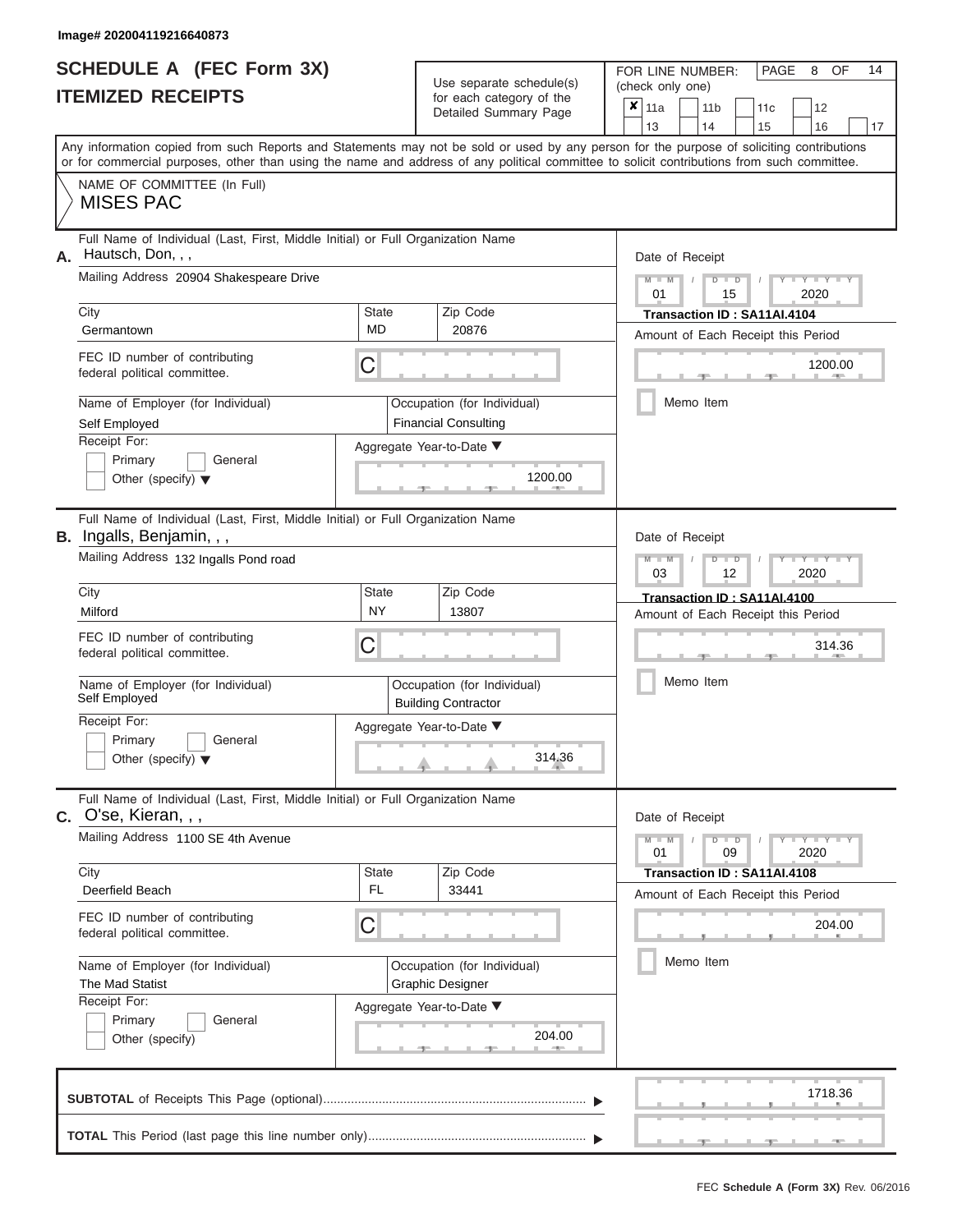# **SCHEDULE A (FEC Form 3X)**

 $Use$  separate schedule(s)

FOR LINE NUMBER:

PAGE 9 OF 14

| <b>ITEMIZED RECEIPTS</b>                                                                                                                                                                                                                                                                                                                                                        | OSC SCRUIGIC SUICUUICISI<br>for each category of the<br>Detailed Summary Page                                                                | (Check only one)<br>$x \mid$ 11a<br>11 <sub>b</sub><br>12<br>11c<br>13<br>14<br>16<br>15<br>17                                                                                           |
|---------------------------------------------------------------------------------------------------------------------------------------------------------------------------------------------------------------------------------------------------------------------------------------------------------------------------------------------------------------------------------|----------------------------------------------------------------------------------------------------------------------------------------------|------------------------------------------------------------------------------------------------------------------------------------------------------------------------------------------|
| Any information copied from such Reports and Statements may not be sold or used by any person for the purpose of soliciting contributions<br>or for commercial purposes, other than using the name and address of any political committee to solicit contributions from such committee.                                                                                         |                                                                                                                                              |                                                                                                                                                                                          |
| NAME OF COMMITTEE (In Full)<br><b>MISES PAC</b>                                                                                                                                                                                                                                                                                                                                 |                                                                                                                                              |                                                                                                                                                                                          |
| Full Name of Individual (Last, First, Middle Initial) or Full Organization Name<br>A. O'se, Kieran, , ,<br>Mailing Address 1100 SE 4th Avenue<br>City<br>Deerfield Beach<br>FEC ID number of contributing<br>federal political committee.<br>Name of Employer (for Individual)<br>The Mad Statist<br>Receipt For:<br>Primary<br>General<br>Other (specify) $\blacktriangledown$ | State<br>Zip Code<br><b>FL</b><br>33441<br>C<br>Occupation (for Individual)<br><b>Graphic Designer</b><br>Aggregate Year-to-Date ▼<br>204.00 | Date of Receipt<br>$\Box$<br>D<br>2020<br>03<br>11<br>Transaction ID: SA11AI.4112<br>Amount of Each Receipt this Period<br>0.00<br><b>ARCHITECT</b><br>Memo Item                         |
| Full Name of Individual (Last, First, Middle Initial) or Full Organization Name<br><b>B.</b> Scott, Thomas, , ,<br>Mailing Address 1418 Vine Street, Apt 12<br>City<br>Lansing<br>FEC ID number of contributing<br>federal political committee.<br>Name of Employer (for Individual)<br>AF Group<br>Receipt For:<br>Primary<br>General<br>Other (specify) $\blacktriangledown$  | State<br>Zip Code<br>MI<br>48912<br>С<br>Occupation (for Individual)<br>Actuary<br>Aggregate Year-to-Date ▼<br>800.00                        | Date of Receipt<br>$D$ $D$<br>Y Y<br>$M - M$<br>2020<br>02<br>20<br>Transaction ID: SA11AI.4123<br>Amount of Each Receipt this Period<br>800.00<br>Memo Item                             |
| Full Name of Individual (Last, First, Middle Initial) or Full Organization Name<br><b>Unitemized Contributions</b><br>С.<br>Mailing Address P.O. Box 2183<br>City<br>Norristown<br>FEC ID number of contributing<br>federal political committee.<br>Name of Employer (for Individual)<br>Receipt For:<br>Primary<br>General<br>Other (specify)                                  | Zip Code<br><b>State</b><br>PA<br>19401<br>C<br>Occupation (for Individual)<br>Aggregate Year-to-Date ▼<br>12462.50                          | Date of Receipt<br>$-Y - Y - Y$<br>$M - M$<br>$\Box$<br>$\overline{D}$<br>31<br>03<br>2020<br>Transaction ID: SA11AI.4128<br>Amount of Each Receipt this Period<br>12462.50<br>Memo Item |
|                                                                                                                                                                                                                                                                                                                                                                                 |                                                                                                                                              | 13262.50                                                                                                                                                                                 |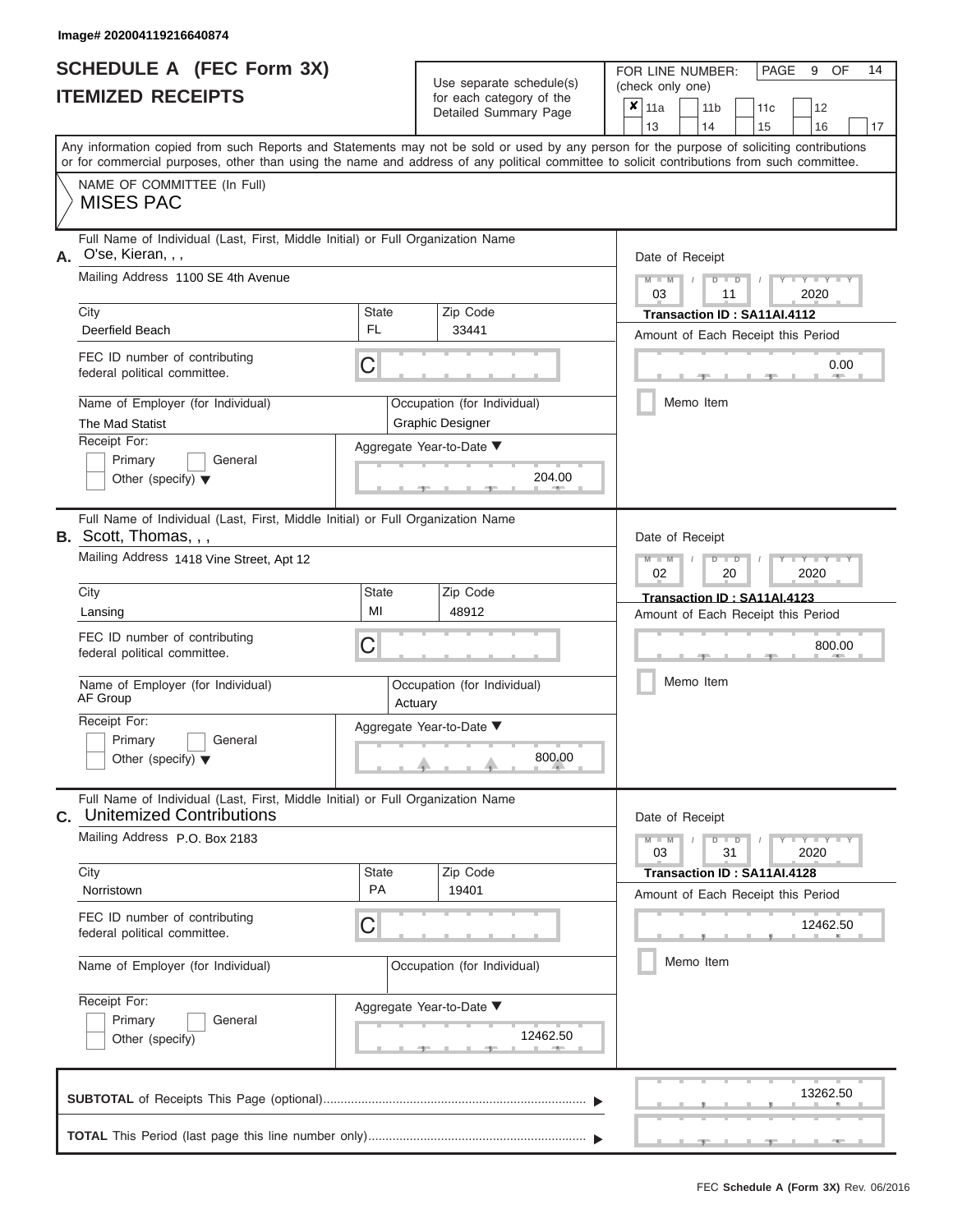| <b>SCHEDULE A (FEC Form 3X)</b> |  |  |
|---------------------------------|--|--|
| <b>ITEMIZED RECEIPTS</b>        |  |  |

Use separate schedule(s)<br>for each category of the

FOR LINE NUMBER:<br>(check only one)

PAGE 10 OF 14

|                                                                                                                                                                                                                                                                                         |                          |                                                | badii balogory of life<br>Detailed Summary Page | X.     | 11a<br>13       |  | 11 <sub>b</sub><br>14 | 11c                                            | 12<br>16                           |    |  |  |  |  |
|-----------------------------------------------------------------------------------------------------------------------------------------------------------------------------------------------------------------------------------------------------------------------------------------|--------------------------|------------------------------------------------|-------------------------------------------------|--------|-----------------|--|-----------------------|------------------------------------------------|------------------------------------|----|--|--|--|--|
| Any information copied from such Reports and Statements may not be sold or used by any person for the purpose of soliciting contributions<br>or for commercial purposes, other than using the name and address of any political committee to solicit contributions from such committee. |                          |                                                |                                                 |        |                 |  |                       | 15                                             |                                    | 17 |  |  |  |  |
| NAME OF COMMITTEE (In Full)<br><b>MISES PAC</b>                                                                                                                                                                                                                                         |                          |                                                |                                                 |        |                 |  |                       |                                                |                                    |    |  |  |  |  |
| Full Name of Individual (Last, First, Middle Initial) or Full Organization Name<br>Walker, Mark, , ,<br>А.                                                                                                                                                                              |                          |                                                |                                                 |        | Date of Receipt |  |                       |                                                |                                    |    |  |  |  |  |
| Mailing Address 4048 Eagle Ridge Court                                                                                                                                                                                                                                                  |                          | $M - M$<br>$D$ $D$<br>Y TY<br>02<br>2020<br>14 |                                                 |        |                 |  |                       |                                                |                                    |    |  |  |  |  |
| City                                                                                                                                                                                                                                                                                    | <b>State</b><br>AL       |                                                | Zip Code<br>35242                               |        |                 |  |                       | Transaction ID: SA11AI.4115                    |                                    |    |  |  |  |  |
| Birmingham                                                                                                                                                                                                                                                                              |                          |                                                |                                                 |        |                 |  |                       |                                                | Amount of Each Receipt this Period |    |  |  |  |  |
| FEC ID number of contributing<br>federal political committee.                                                                                                                                                                                                                           | С                        |                                                |                                                 |        |                 |  |                       |                                                | 237.45                             |    |  |  |  |  |
| Name of Employer (for Individual)<br><b>McLane Food Services</b>                                                                                                                                                                                                                        |                          | <b>Truck Driver</b>                            | Occupation (for Individual)                     |        |                 |  | Memo Item             |                                                |                                    |    |  |  |  |  |
| Receipt For:                                                                                                                                                                                                                                                                            | Aggregate Year-to-Date ▼ |                                                |                                                 |        |                 |  |                       |                                                |                                    |    |  |  |  |  |
| Primary<br>General<br>Other (specify) $\blacktriangledown$                                                                                                                                                                                                                              |                          |                                                | 237.45                                          |        |                 |  |                       |                                                |                                    |    |  |  |  |  |
| Full Name of Individual (Last, First, Middle Initial) or Full Organization Name<br><b>B.</b> Woods, Thomas, , ,                                                                                                                                                                         |                          |                                                |                                                 |        | Date of Receipt |  |                       |                                                |                                    |    |  |  |  |  |
| Mailing Address 7125 Indian Grass Road                                                                                                                                                                                                                                                  |                          |                                                |                                                 |        |                 |  |                       | $M - M$<br>$D$ $D$<br>Y TY<br>2020<br>02<br>29 |                                    |    |  |  |  |  |
| City                                                                                                                                                                                                                                                                                    | <b>State</b>             |                                                | Zip Code                                        |        |                 |  |                       | Transaction ID: SA11AI.4126                    |                                    |    |  |  |  |  |
| Saint Cloud                                                                                                                                                                                                                                                                             | <b>FL</b>                |                                                | 34773                                           |        |                 |  |                       |                                                | Amount of Each Receipt this Period |    |  |  |  |  |
| FEC ID number of contributing<br>federal political committee.                                                                                                                                                                                                                           | С                        |                                                |                                                 | 300.00 |                 |  |                       |                                                |                                    |    |  |  |  |  |
| Name of Employer (for Individual)<br>Self Employed                                                                                                                                                                                                                                      |                          | Historian                                      | Occupation (for Individual)                     |        |                 |  | Memo Item             |                                                |                                    |    |  |  |  |  |
| Receipt For:                                                                                                                                                                                                                                                                            | Aggregate Year-to-Date ▼ |                                                |                                                 |        |                 |  |                       |                                                |                                    |    |  |  |  |  |
| Primary<br>General<br>Other (specify) $\blacktriangledown$                                                                                                                                                                                                                              |                          |                                                | 300.00                                          |        |                 |  |                       |                                                |                                    |    |  |  |  |  |
| Full Name of Individual (Last, First, Middle Initial) or Full Organization Name<br>C.                                                                                                                                                                                                   |                          |                                                |                                                 |        | Date of Receipt |  |                       |                                                |                                    |    |  |  |  |  |
| <b>Mailing Address</b>                                                                                                                                                                                                                                                                  |                          |                                                |                                                 |        |                 |  |                       | $M - M$<br>$D$ $D$<br>Y FYLY LY                |                                    |    |  |  |  |  |
| City                                                                                                                                                                                                                                                                                    | State                    |                                                | Zip Code                                        |        |                 |  |                       |                                                | Amount of Each Receipt this Period |    |  |  |  |  |
| FEC ID number of contributing<br>federal political committee.                                                                                                                                                                                                                           | С                        |                                                |                                                 |        |                 |  |                       |                                                |                                    |    |  |  |  |  |
| Name of Employer (for Individual)                                                                                                                                                                                                                                                       |                          |                                                | Occupation (for Individual)                     |        | Memo Item       |  |                       |                                                |                                    |    |  |  |  |  |
| Receipt For:                                                                                                                                                                                                                                                                            | Aggregate Year-to-Date ▼ |                                                |                                                 |        |                 |  |                       |                                                |                                    |    |  |  |  |  |
| General<br>Primary<br>Other (specify)                                                                                                                                                                                                                                                   |                          |                                                |                                                 |        |                 |  |                       |                                                |                                    |    |  |  |  |  |
|                                                                                                                                                                                                                                                                                         |                          |                                                |                                                 |        |                 |  |                       |                                                | 537.45                             |    |  |  |  |  |
|                                                                                                                                                                                                                                                                                         |                          |                                                |                                                 |        |                 |  |                       | - 7 -                                          | 17590.71                           |    |  |  |  |  |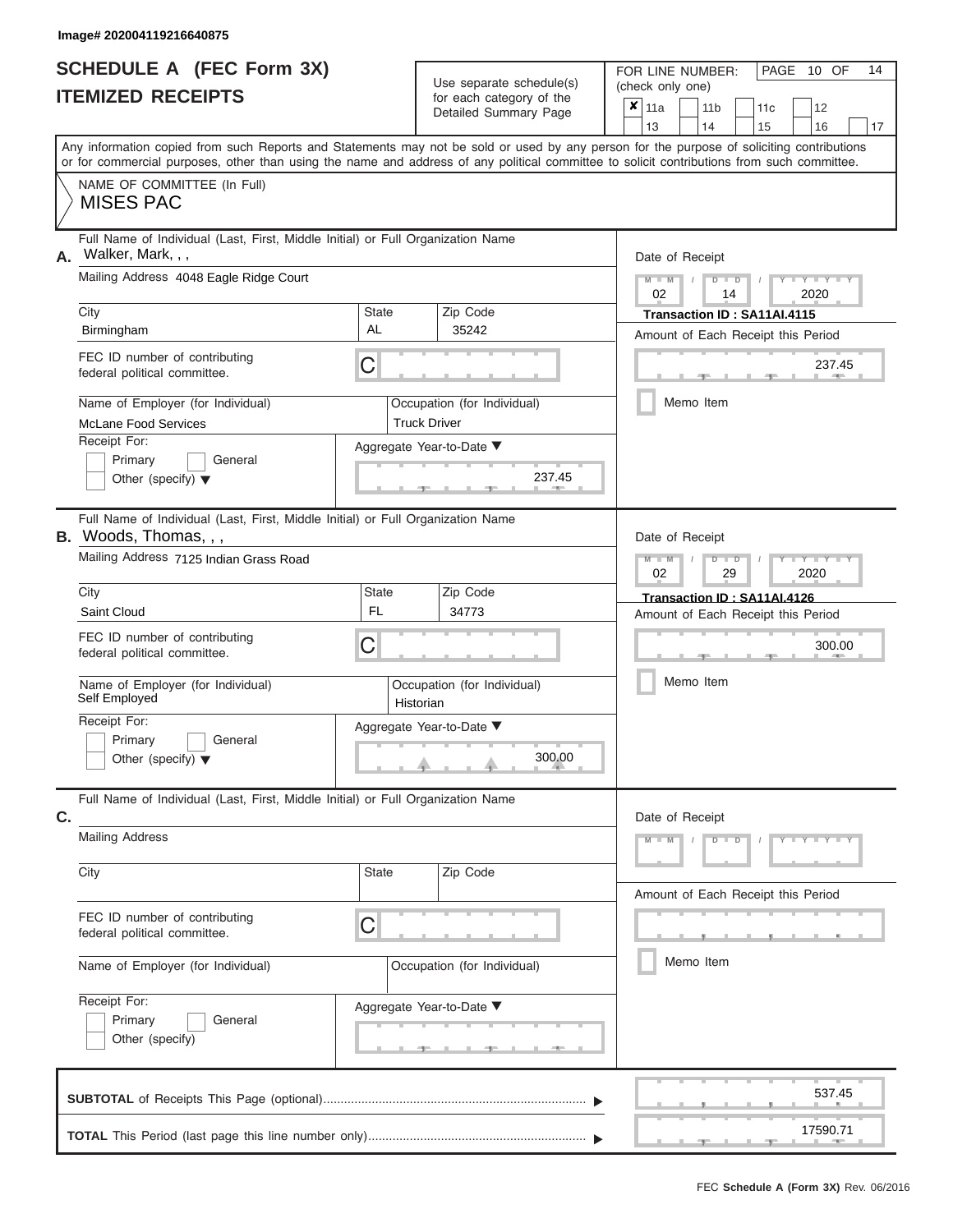|                               | <b>SCHEDULE B</b> (FEC Form 3X)                                                                                                            |                                                      |                       |           |                         | 11 OF<br>14<br>PAGE<br>FOR LINE NUMBER: |                                                                       |                                                      |               |  |                            |    |                                         |
|-------------------------------|--------------------------------------------------------------------------------------------------------------------------------------------|------------------------------------------------------|-----------------------|-----------|-------------------------|-----------------------------------------|-----------------------------------------------------------------------|------------------------------------------------------|---------------|--|----------------------------|----|-----------------------------------------|
| <b>ITEMIZED DISBURSEMENTS</b> |                                                                                                                                            | Use separate schedule(s)<br>for each category of the |                       |           | $\overline{\mathbf{x}}$ | 21 <sub>b</sub>                         | (check only one)<br>22<br>23<br>26                                    |                                                      |               |  |                            | 27 |                                         |
|                               |                                                                                                                                            |                                                      | Detailed Summary Page |           |                         | 28a                                     | 28 <sub>b</sub>                                                       |                                                      | 28c           |  | 29                         |    | 30 <sub>b</sub>                         |
|                               | Any information copied from such Reports and Statements may not be sold or used by any person for the purpose of soliciting contributions  |                                                      |                       |           |                         |                                         |                                                                       |                                                      |               |  |                            |    |                                         |
|                               | or for commercial purposes, other than using the name and address of any political committee to solicit contributions from such committee. |                                                      |                       |           |                         |                                         |                                                                       |                                                      |               |  |                            |    |                                         |
|                               | NAME OF COMMITTEE (In Full)                                                                                                                |                                                      |                       |           |                         |                                         |                                                                       |                                                      |               |  |                            |    |                                         |
|                               | <b>MISES PAC</b>                                                                                                                           |                                                      |                       |           |                         |                                         |                                                                       |                                                      |               |  |                            |    |                                         |
|                               | Full Name (Last, First, Middle Initial)                                                                                                    |                                                      |                       |           |                         |                                         |                                                                       |                                                      |               |  |                            |    |                                         |
|                               | A. Airbnb Payments Inc.                                                                                                                    |                                                      |                       |           |                         |                                         | Date of Disbursement                                                  |                                                      |               |  |                            |    |                                         |
|                               | Mailing Address 888 Brannan Street                                                                                                         |                                                      |                       |           |                         |                                         | Y LY LY LY<br>$M$ $M$<br>$D$ $D$<br>02<br>06<br>2020                  |                                                      |               |  |                            |    |                                         |
|                               | City                                                                                                                                       | <b>State</b>                                         | Zip Code              |           |                         |                                         | <b>FEC Identification Number</b>                                      |                                                      |               |  |                            |    |                                         |
|                               | San Francisco<br>Purpose of Disbursement                                                                                                   | CA                                                   | 94103                 |           |                         |                                         |                                                                       |                                                      |               |  |                            |    |                                         |
|                               |                                                                                                                                            |                                                      |                       |           | 002                     |                                         | С                                                                     |                                                      |               |  |                            |    |                                         |
|                               | Candidate Name                                                                                                                             |                                                      |                       | Category/ |                         |                                         |                                                                       |                                                      |               |  | Transaction ID: SB21B.4137 |    | Amount of Each Disbursement this Period |
|                               |                                                                                                                                            |                                                      |                       |           | <b>Type</b>             |                                         |                                                                       |                                                      |               |  |                            |    |                                         |
|                               | Office Sought:<br>House                                                                                                                    | Disbursement For:                                    |                       |           |                         |                                         | 6195.73                                                               |                                                      |               |  |                            |    |                                         |
|                               | Senate<br>President                                                                                                                        | Primary<br>Other (specify) $\blacktriangledown$      | General               |           |                         |                                         |                                                                       |                                                      |               |  |                            |    |                                         |
|                               | District:<br>State:                                                                                                                        |                                                      |                       |           |                         |                                         |                                                                       |                                                      | Memo Item     |  |                            |    |                                         |
|                               | Full Name (Last, First, Middle Initial)                                                                                                    |                                                      |                       |           |                         |                                         |                                                                       |                                                      |               |  |                            |    |                                         |
|                               | <b>B.</b> American Airlines                                                                                                                |                                                      |                       |           |                         |                                         | Date of Disbursement                                                  |                                                      |               |  |                            |    |                                         |
|                               | Mailing Address P.O. Box 619616                                                                                                            |                                                      |                       |           |                         |                                         |                                                                       | Y FY FY FY<br>$M - M$<br>$D$ $D$<br>05<br>2020<br>03 |               |  |                            |    |                                         |
|                               | City                                                                                                                                       | State<br><b>TX</b>                                   | Zip Code<br>75261     |           |                         |                                         | <b>FEC Identification Number</b><br>C                                 |                                                      |               |  |                            |    |                                         |
|                               | <b>DFW Airport</b><br>Purpose of Disbursement                                                                                              |                                                      |                       |           |                         |                                         |                                                                       |                                                      |               |  |                            |    |                                         |
|                               |                                                                                                                                            |                                                      |                       |           | 002                     |                                         | Transaction ID: SB21B.4139                                            |                                                      |               |  |                            |    |                                         |
|                               | Candidate Name                                                                                                                             |                                                      |                       | Category/ | <b>Type</b>             |                                         | Amount of Each Disbursement this Period                               |                                                      |               |  |                            |    |                                         |
|                               | Office Sought:<br>House                                                                                                                    | Disbursement For:                                    |                       |           |                         |                                         | 398.79                                                                |                                                      |               |  |                            |    |                                         |
|                               | Senate                                                                                                                                     | Primary<br>General                                   |                       |           |                         |                                         |                                                                       |                                                      |               |  |                            |    |                                         |
|                               | President<br>State:<br>District:                                                                                                           | Other (specify)                                      |                       |           |                         |                                         |                                                                       |                                                      | Memo Item     |  |                            |    |                                         |
|                               | Full Name (Last, First, Middle Initial)                                                                                                    |                                                      |                       |           |                         |                                         |                                                                       |                                                      |               |  |                            |    |                                         |
|                               | C. Bastion Magazine                                                                                                                        |                                                      |                       |           |                         |                                         | Date of Disbursement                                                  |                                                      |               |  |                            |    |                                         |
|                               | Mailing Address 2784 Prestwick Drive                                                                                                       |                                                      |                       |           |                         |                                         | $M - M$<br>03                                                         |                                                      | $D$ $D$<br>30 |  |                            |    | Y FY FY FY<br>2020                      |
|                               | City                                                                                                                                       | State                                                | Zip Code              |           |                         |                                         |                                                                       |                                                      |               |  |                            |    |                                         |
|                               | Roseville                                                                                                                                  | CA                                                   | 95661                 |           |                         |                                         | <b>FEC Identification Number</b>                                      |                                                      |               |  |                            |    |                                         |
|                               | Purpose of Disbursement                                                                                                                    |                                                      |                       |           | 001                     |                                         | C                                                                     |                                                      |               |  |                            |    |                                         |
|                               | Candidate Name<br>Category/                                                                                                                |                                                      |                       |           |                         |                                         | Transaction ID: SB21B.4143<br>Amount of Each Disbursement this Period |                                                      |               |  |                            |    |                                         |
|                               | <b>Type</b><br>Office Sought:<br>Disbursement For:<br>House<br>Senate<br>Primary<br>General                                                |                                                      |                       |           |                         |                                         |                                                                       | 675.00                                               |               |  |                            |    |                                         |
|                               |                                                                                                                                            |                                                      |                       |           |                         |                                         |                                                                       |                                                      |               |  |                            |    |                                         |
|                               | President<br>State:<br>District:                                                                                                           | Other (specify) $\blacktriangledown$                 |                       |           |                         |                                         |                                                                       |                                                      | Memo Item     |  |                            |    |                                         |
|                               |                                                                                                                                            |                                                      |                       |           |                         |                                         |                                                                       |                                                      |               |  |                            |    |                                         |
|                               |                                                                                                                                            |                                                      |                       |           |                         |                                         |                                                                       |                                                      |               |  |                            |    | 7269.52                                 |
|                               |                                                                                                                                            |                                                      |                       |           |                         |                                         |                                                                       |                                                      |               |  |                            |    |                                         |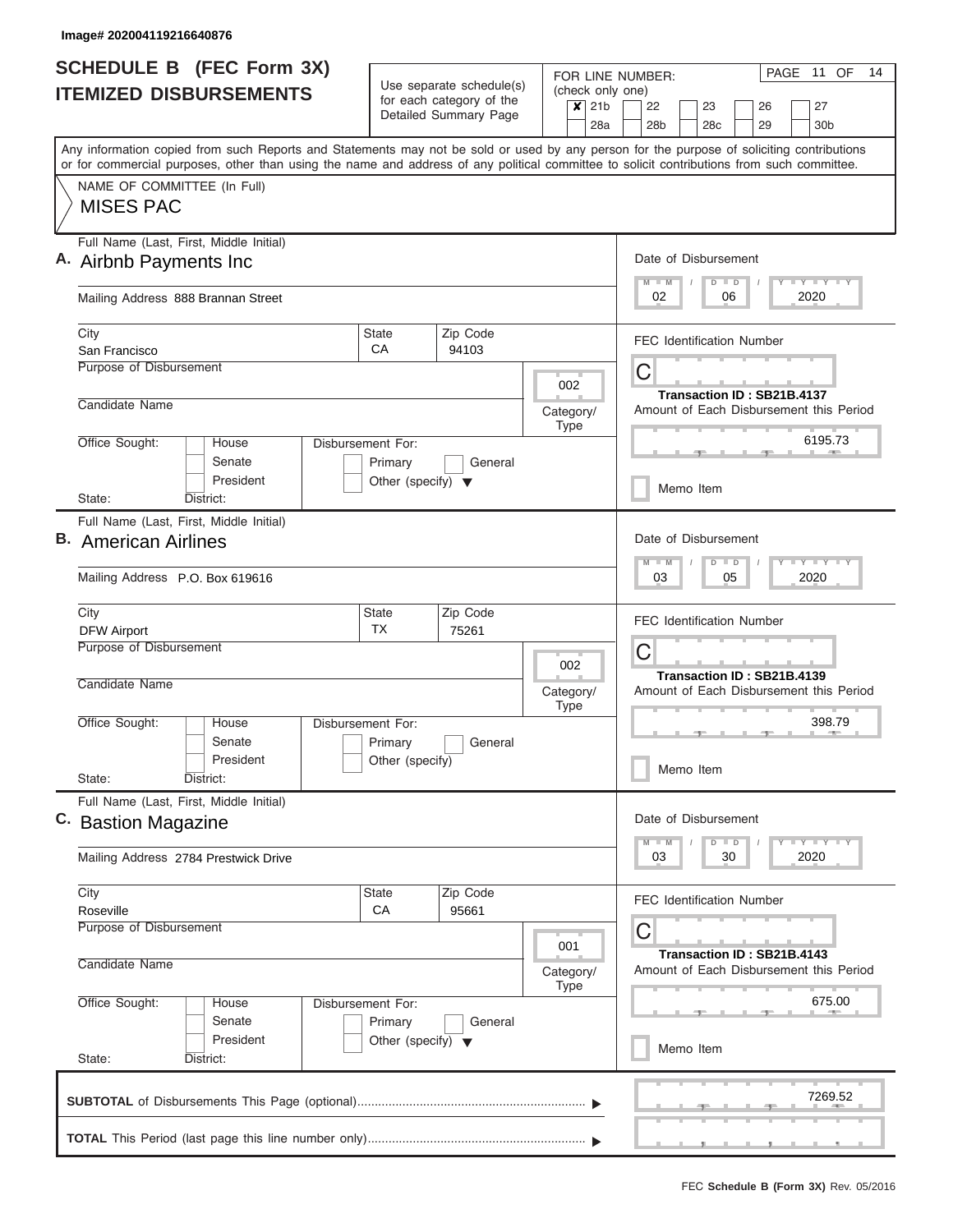| <b>SCHEDULE B</b> (FEC Form 3X)                                                                                                                                                                                                                                                         |                                                                      | Use separate schedule(s)                                    | FOR LINE NUMBER:                   | PAGE 12 OF<br>14                                                        |  |  |  |  |  |
|-----------------------------------------------------------------------------------------------------------------------------------------------------------------------------------------------------------------------------------------------------------------------------------------|----------------------------------------------------------------------|-------------------------------------------------------------|------------------------------------|-------------------------------------------------------------------------|--|--|--|--|--|
| <b>ITEMIZED DISBURSEMENTS</b>                                                                                                                                                                                                                                                           |                                                                      | for each category of the<br>Detailed Summary Page           | (check only one)<br>$x$ 21b<br>28a | 22<br>23<br>26<br>27<br>28 <sub>b</sub><br>28c<br>29<br>30 <sub>b</sub> |  |  |  |  |  |
| Any information copied from such Reports and Statements may not be sold or used by any person for the purpose of soliciting contributions<br>or for commercial purposes, other than using the name and address of any political committee to solicit contributions from such committee. |                                                                      |                                                             |                                    |                                                                         |  |  |  |  |  |
| NAME OF COMMITTEE (In Full)<br><b>MISES PAC</b>                                                                                                                                                                                                                                         |                                                                      |                                                             |                                    |                                                                         |  |  |  |  |  |
| Full Name (Last, First, Middle Initial)<br>A. Harris, Aaron, , ,                                                                                                                                                                                                                        |                                                                      | Date of Disbursement<br>Y L Y L Y L Y<br>$M$ $M$<br>$D$ $D$ |                                    |                                                                         |  |  |  |  |  |
| Mailing Address 1100 Gainsborough Road                                                                                                                                                                                                                                                  |                                                                      |                                                             |                                    | 03<br>26<br>2020                                                        |  |  |  |  |  |
| City<br>Dayton                                                                                                                                                                                                                                                                          | State<br>OH.                                                         | Zip Code<br>45419                                           |                                    | <b>FEC Identification Number</b>                                        |  |  |  |  |  |
| Purpose of Disbursement                                                                                                                                                                                                                                                                 |                                                                      |                                                             | 001                                | C<br>Transaction ID: SB21B.4135                                         |  |  |  |  |  |
| Candidate Name<br>Office Sought:<br>House                                                                                                                                                                                                                                               |                                                                      |                                                             | Category/<br><b>Type</b>           | Amount of Each Disbursement this Period<br>600.00                       |  |  |  |  |  |
| Senate<br>President                                                                                                                                                                                                                                                                     | Disbursement For:<br>Primary<br>Other (specify) $\blacktriangledown$ | General                                                     |                                    | Memo Item                                                               |  |  |  |  |  |
| State:<br>District:<br>Full Name (Last, First, Middle Initial)                                                                                                                                                                                                                          |                                                                      |                                                             |                                    |                                                                         |  |  |  |  |  |
| B. Heise, Michael, , ,                                                                                                                                                                                                                                                                  |                                                                      | Date of Disbursement<br>Y FY FY FY<br>$M - M$<br>$D$ $D$    |                                    |                                                                         |  |  |  |  |  |
| Mailing Address 450 Forrest Avenue, Apt J206                                                                                                                                                                                                                                            |                                                                      | 03<br>11<br>2020                                            |                                    |                                                                         |  |  |  |  |  |
| City<br>Norristown                                                                                                                                                                                                                                                                      | State<br><b>PA</b>                                                   | Zip Code<br>19401                                           |                                    | <b>FEC Identification Number</b>                                        |  |  |  |  |  |
| Purpose of Disbursement                                                                                                                                                                                                                                                                 |                                                                      |                                                             | 001                                | С<br>Transaction ID: SB21B.4157                                         |  |  |  |  |  |
| Candidate Name                                                                                                                                                                                                                                                                          |                                                                      |                                                             | Category/<br>Type                  | Amount of Each Disbursement this Period                                 |  |  |  |  |  |
| Office Sought:<br>House<br>Senate<br>President                                                                                                                                                                                                                                          | Disbursement For:<br>Primary<br>Other (specify)                      | General                                                     |                                    | 1500.00                                                                 |  |  |  |  |  |
| State:<br>District:                                                                                                                                                                                                                                                                     |                                                                      |                                                             |                                    | Memo Item                                                               |  |  |  |  |  |
| Full Name (Last, First, Middle Initial)<br>C. Jeffrey Douglas                                                                                                                                                                                                                           |                                                                      | Date of Disbursement<br>Y FY FY FY<br>$M - M$<br>$D$ $D$    |                                    |                                                                         |  |  |  |  |  |
| Mailing Address 109 Hedgerow Lane                                                                                                                                                                                                                                                       |                                                                      |                                                             | 02<br>2020<br>10                   |                                                                         |  |  |  |  |  |
| City<br>Reading                                                                                                                                                                                                                                                                         | State<br><b>PA</b>                                                   | Zip Code<br>19606                                           |                                    | <b>FEC Identification Number</b>                                        |  |  |  |  |  |
| Purpose of Disbursement                                                                                                                                                                                                                                                                 | 001                                                                  | С<br>Transaction ID: SB21B.4153                             |                                    |                                                                         |  |  |  |  |  |
| Candidate Name                                                                                                                                                                                                                                                                          | Category/<br>Type                                                    | Amount of Each Disbursement this Period                     |                                    |                                                                         |  |  |  |  |  |
| Office Sought:<br>Disbursement For:<br>House                                                                                                                                                                                                                                            |                                                                      | 400.00                                                      |                                    |                                                                         |  |  |  |  |  |
| Senate<br>President                                                                                                                                                                                                                                                                     | Other (specify) $\blacktriangledown$                                 |                                                             |                                    | Memo Item                                                               |  |  |  |  |  |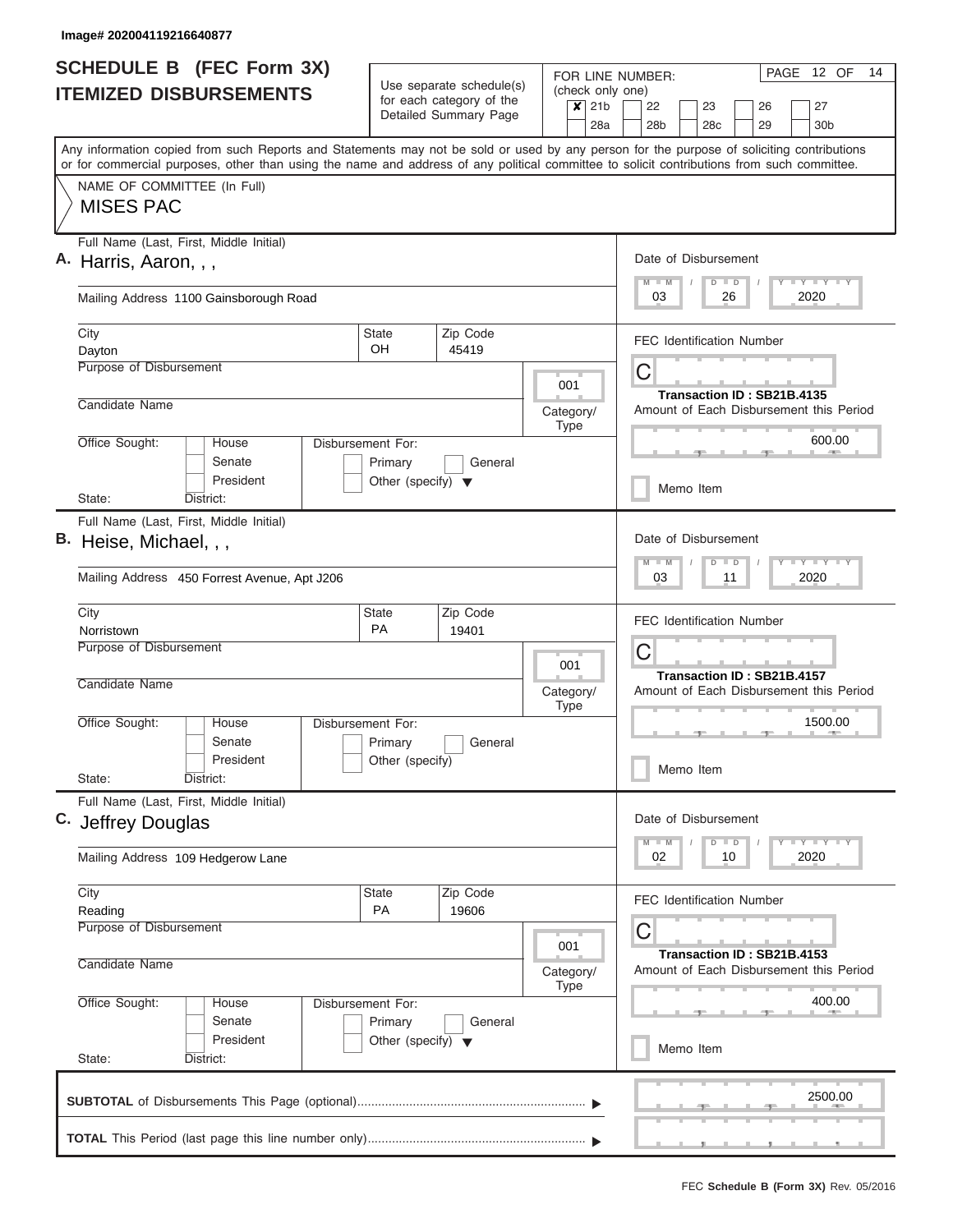|                               | <b>SCHEDULE B</b> (FEC Form 3X)                                                                                                                                                                                                                                                         |                                                                      |                                                      |            |                                 | PAGE 13 OF<br>14<br>FOR LINE NUMBER:                                       |  |  |  |  |
|-------------------------------|-----------------------------------------------------------------------------------------------------------------------------------------------------------------------------------------------------------------------------------------------------------------------------------------|----------------------------------------------------------------------|------------------------------------------------------|------------|---------------------------------|----------------------------------------------------------------------------|--|--|--|--|
| <b>ITEMIZED DISBURSEMENTS</b> |                                                                                                                                                                                                                                                                                         |                                                                      | Use separate schedule(s)<br>for each category of the |            | $x$ 21b                         | (check only one)<br>22<br>23<br>27<br>26                                   |  |  |  |  |
|                               |                                                                                                                                                                                                                                                                                         |                                                                      | Detailed Summary Page                                |            | 28a                             | 30 <sub>b</sub><br>28 <sub>b</sub><br>28c<br>29                            |  |  |  |  |
|                               | Any information copied from such Reports and Statements may not be sold or used by any person for the purpose of soliciting contributions<br>or for commercial purposes, other than using the name and address of any political committee to solicit contributions from such committee. |                                                                      |                                                      |            |                                 |                                                                            |  |  |  |  |
|                               | NAME OF COMMITTEE (In Full)<br><b>MISES PAC</b>                                                                                                                                                                                                                                         |                                                                      |                                                      |            |                                 |                                                                            |  |  |  |  |
|                               | Full Name (Last, First, Middle Initial)<br><b>Libertarian Party</b>                                                                                                                                                                                                                     |                                                                      |                                                      |            |                                 | Date of Disbursement<br>Y FY FY FY<br>$M - M$<br>$D$ $D$                   |  |  |  |  |
|                               | Mailing Address 1444 Duke Street                                                                                                                                                                                                                                                        |                                                                      | 2020<br>02<br>20                                     |            |                                 |                                                                            |  |  |  |  |
|                               | City<br>Alexandria                                                                                                                                                                                                                                                                      | <b>State</b><br>VA                                                   | Zip Code<br>22314                                    |            |                                 | <b>FEC Identification Number</b>                                           |  |  |  |  |
|                               | <b>Purpose of Disbursement</b>                                                                                                                                                                                                                                                          |                                                                      |                                                      |            |                                 | C<br>Transaction ID: SB21B.4155                                            |  |  |  |  |
|                               | Candidate Name                                                                                                                                                                                                                                                                          |                                                                      |                                                      |            | Category/<br><b>Type</b>        | Amount of Each Disbursement this Period<br>700.00                          |  |  |  |  |
|                               | Office Sought:<br>House<br>Senate<br>President                                                                                                                                                                                                                                          | Disbursement For:<br>Primary<br>Other (specify) $\blacktriangledown$ | General                                              |            |                                 | Memo Item                                                                  |  |  |  |  |
|                               | State:<br>District:                                                                                                                                                                                                                                                                     |                                                                      |                                                      |            |                                 |                                                                            |  |  |  |  |
| В.                            | Full Name (Last, First, Middle Initial)<br><b>Unitemized Distributions</b>                                                                                                                                                                                                              |                                                                      |                                                      |            |                                 | Date of Disbursement<br>Y FY FY FY<br>$M - M$<br>$D$ $D$                   |  |  |  |  |
|                               | Mailing Address P.O. Box 2183                                                                                                                                                                                                                                                           |                                                                      | 2020<br>31<br>03                                     |            |                                 |                                                                            |  |  |  |  |
|                               | City<br>Norristown                                                                                                                                                                                                                                                                      | <b>State</b><br>PA                                                   | Zip Code<br>19401                                    |            |                                 | <b>FEC Identification Number</b>                                           |  |  |  |  |
|                               | Purpose of Disbursement                                                                                                                                                                                                                                                                 |                                                                      |                                                      | 001        | C<br>Transaction ID: SB21B.4159 |                                                                            |  |  |  |  |
|                               | Candidate Name                                                                                                                                                                                                                                                                          |                                                                      |                                                      |            |                                 | Amount of Each Disbursement this Period                                    |  |  |  |  |
|                               | Office Sought:<br>House<br>Senate<br>President                                                                                                                                                                                                                                          | Disbursement For:<br>Primary<br>Other (specify)                      | General                                              |            |                                 | 6312.70                                                                    |  |  |  |  |
|                               | State:<br>District:                                                                                                                                                                                                                                                                     |                                                                      |                                                      |            |                                 | Memo Item                                                                  |  |  |  |  |
|                               | Full Name (Last, First, Middle Initial)<br>C. Unitemized Distributions                                                                                                                                                                                                                  |                                                                      |                                                      |            |                                 | Date of Disbursement                                                       |  |  |  |  |
|                               | Mailing Address P.O. Box 2183                                                                                                                                                                                                                                                           |                                                                      |                                                      |            |                                 | Y FY FY FY<br>$M - M$<br>$D$ $D$<br>2020<br>03<br>31                       |  |  |  |  |
|                               | City<br>Norristown                                                                                                                                                                                                                                                                      | State<br><b>PA</b>                                                   | Zip Code<br>19401                                    |            |                                 | <b>FEC Identification Number</b>                                           |  |  |  |  |
|                               | Purpose of Disbursement<br>Candidate Name                                                                                                                                                                                                                                               |                                                                      |                                                      |            | 001<br>Category/<br><b>Type</b> | C<br>Transaction ID: SB21B.4161<br>Amount of Each Disbursement this Period |  |  |  |  |
|                               | Office Sought:<br>Disbursement For:<br>House<br>Senate                                                                                                                                                                                                                                  |                                                                      |                                                      | $-1250.00$ |                                 |                                                                            |  |  |  |  |
|                               | President<br>State:<br>District:                                                                                                                                                                                                                                                        | Memo Item                                                            |                                                      |            |                                 |                                                                            |  |  |  |  |
|                               |                                                                                                                                                                                                                                                                                         |                                                                      |                                                      |            |                                 | 5762.70                                                                    |  |  |  |  |
|                               |                                                                                                                                                                                                                                                                                         |                                                                      |                                                      |            |                                 | 15532.22                                                                   |  |  |  |  |